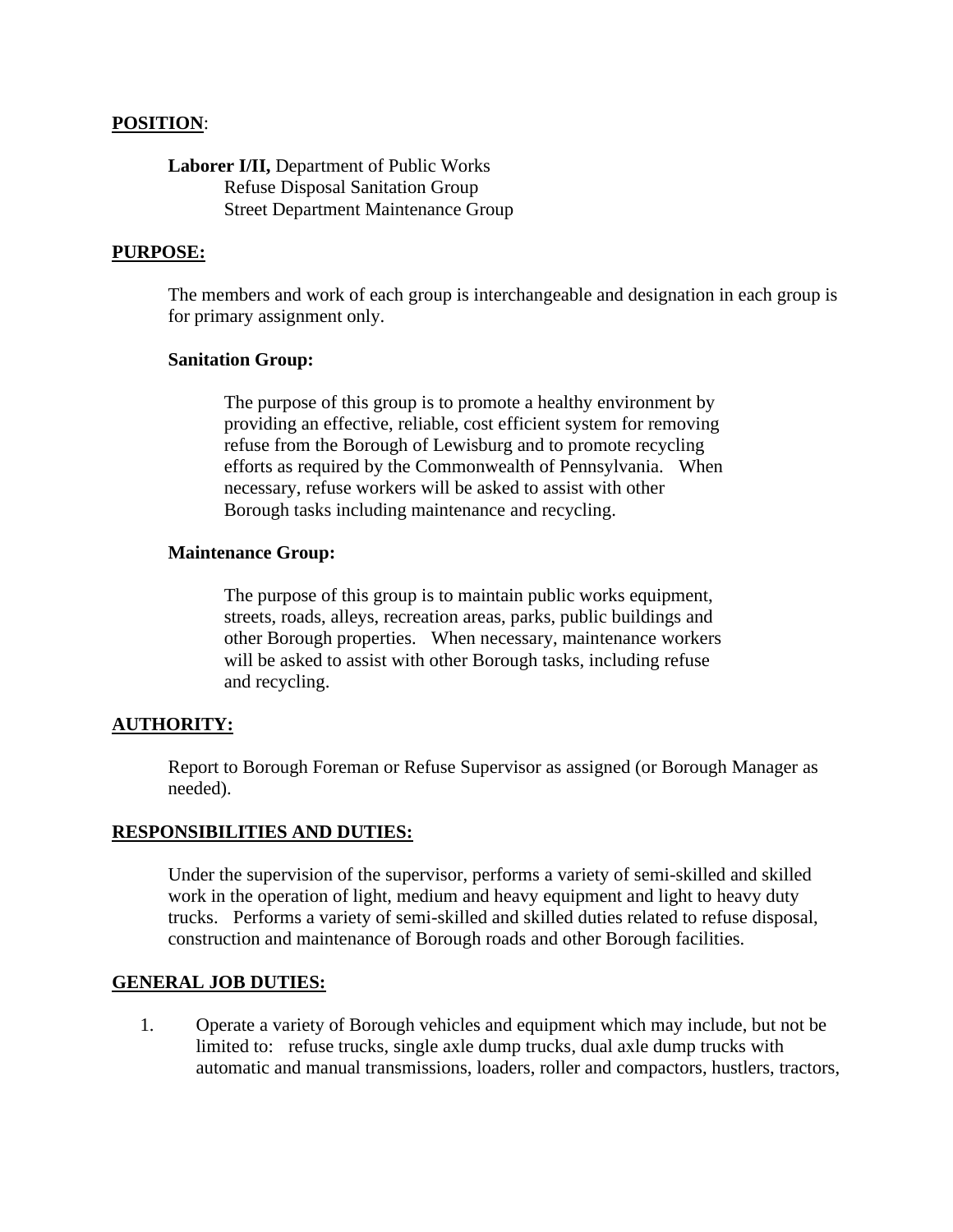sweepers, snowplows and salters, snow blower, grader, backhoe/front end loader, leaf vacuum, skid steer and all attachments, bucket truck and forklift.

- 2. Performs required manual labor in construction and maintenance projects; checks and services assigned equipment; performs routine maintenance and minor emergency repairs, reports complex mechanical problems for shop repairs.
- 3. Assists in loading and unloading of trucks, laying of pipe, using air tools and jackhammers, and other hand tools related to job.
- 4. Observes safety procedures and understands hazards related to construction, maintenance and equipment operation.
- 5. Performs others duties as directed.

# **Sanitation Group:**

- 1. Scheduled removal of trash from residences.
- 2. Scheduled removal of trash from Borough businesses which may involve multiple size containers including one, two, three, four, and six cubic yard metal containers.
- 3. Maneuver equipment safely in narrow streets & alleys.
- 4. Maintain sanitation equipment in clean and safe working condition.
- 5. Inspect their vehicles for safe conditions at the start of each shift.
- 6. Recognize and report potential problems of collected trash.
- 7. Be courteous and controlled with public.
- 8. Deliver trash to licensed landfill.
- 9. Perform additional tasks as assigned by the Refuse Supervisor, Borough Foreman, or Borough Manager.

# **Maintenance Group:**

- 1. Maintain streets, roads, alleys and parking lots.
- 2. Maintain parks and recreation areas.
- 3. Maintain public buildings and other Borough properties.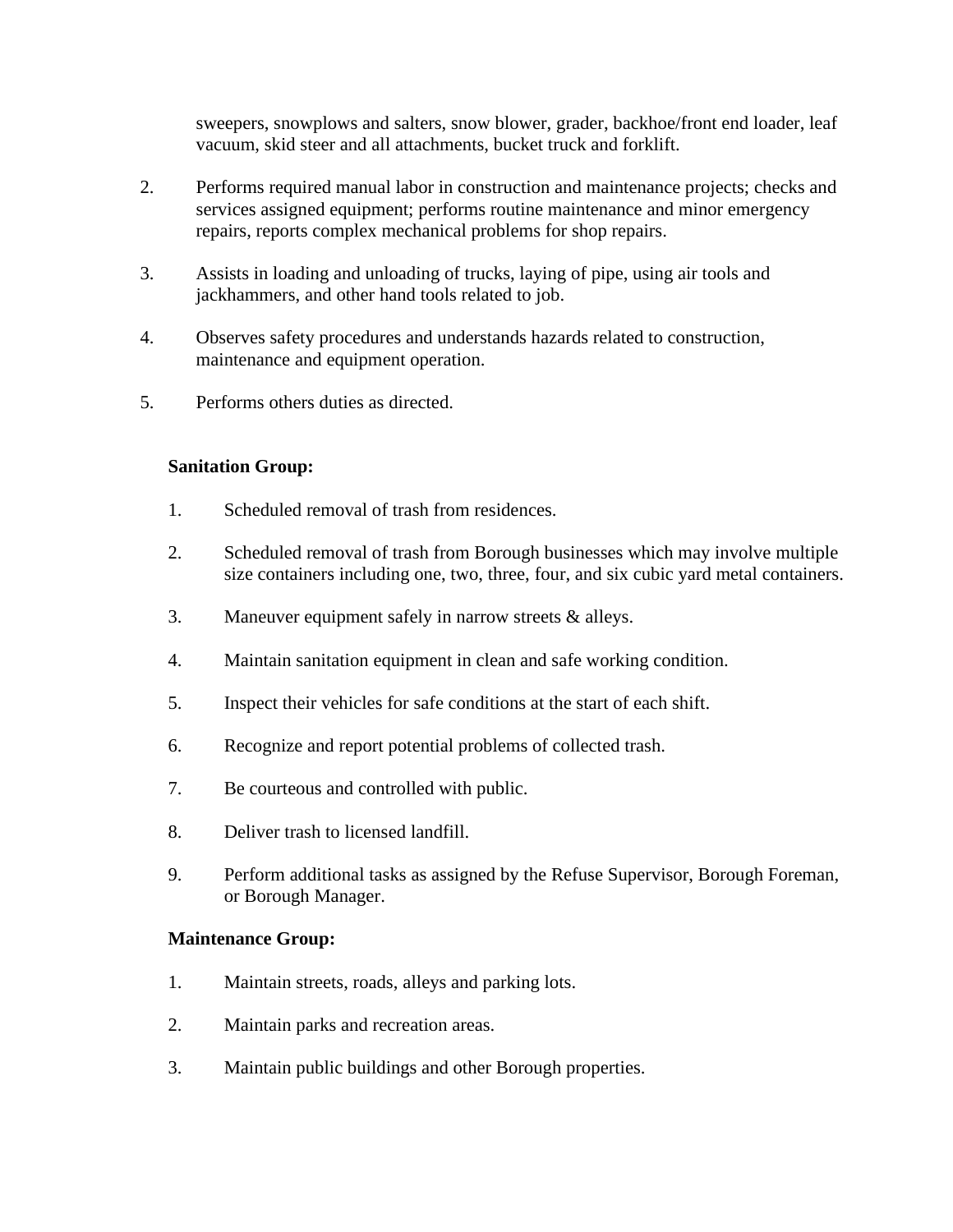- 4. Maintain auxiliary features of above areas.
- 5. Maintain public works equipment.
- 6. Construct minor buildings and facilities.
- 7. Remove snow, as required.
- 8. Control traffic, when necessary, during maintenance and snow removal.
- 9. Collect and dispose of leaves in prescribed manner.
- 10. Inspect recreational areas on a regular basis.
- 11. Perform additional tasks as assigned by the supervisor, Borough Foreman, or Borough Manager.

Employees classified as Department of Public Works employees must note that they are considered "Essential" employees and may be called at any hour day/night, Monday – Sunday, to perform their job duties and must respond.

# **REQUIRED KNOWLEDGE, SKILLS AND ABILITIES:**

- **Education:** High School Diploma or GED required. Specialized training in an area of construction, maintenance, or landscaping is a plus. **Experience:** Minimum of two (2) years of experience in construction or maintenance is preferred. Minimum of two (2) years of municipal government experience preferred. **Laborer I**: May be trained on the job and must obtain a Class B Pennsylvania Commercial Motor Vehicle Operator's License with Air Brakes Endorsement within the 90 work day probationary period.
- **Laborer II:** Must have at least six (6) months experience on work related responsibilities (either with the Borough or through previous employment) and must possess a Class B Pennsylvania Commercial Motor Vehicle Operator's License with Air Brakes Endorsement.

**Physical Condition** - Excellent. Must be able to climb, lift, crawl and work in extreme weather conditions. The physical demands described here are representative of those that must be met by an employee to successfully perform the essential functions of this job. Reasonable accommodations may be made to enable individuals with disabilities to perform the essential functions.

1. While performing the duties of this job, the employee is regularly required to use